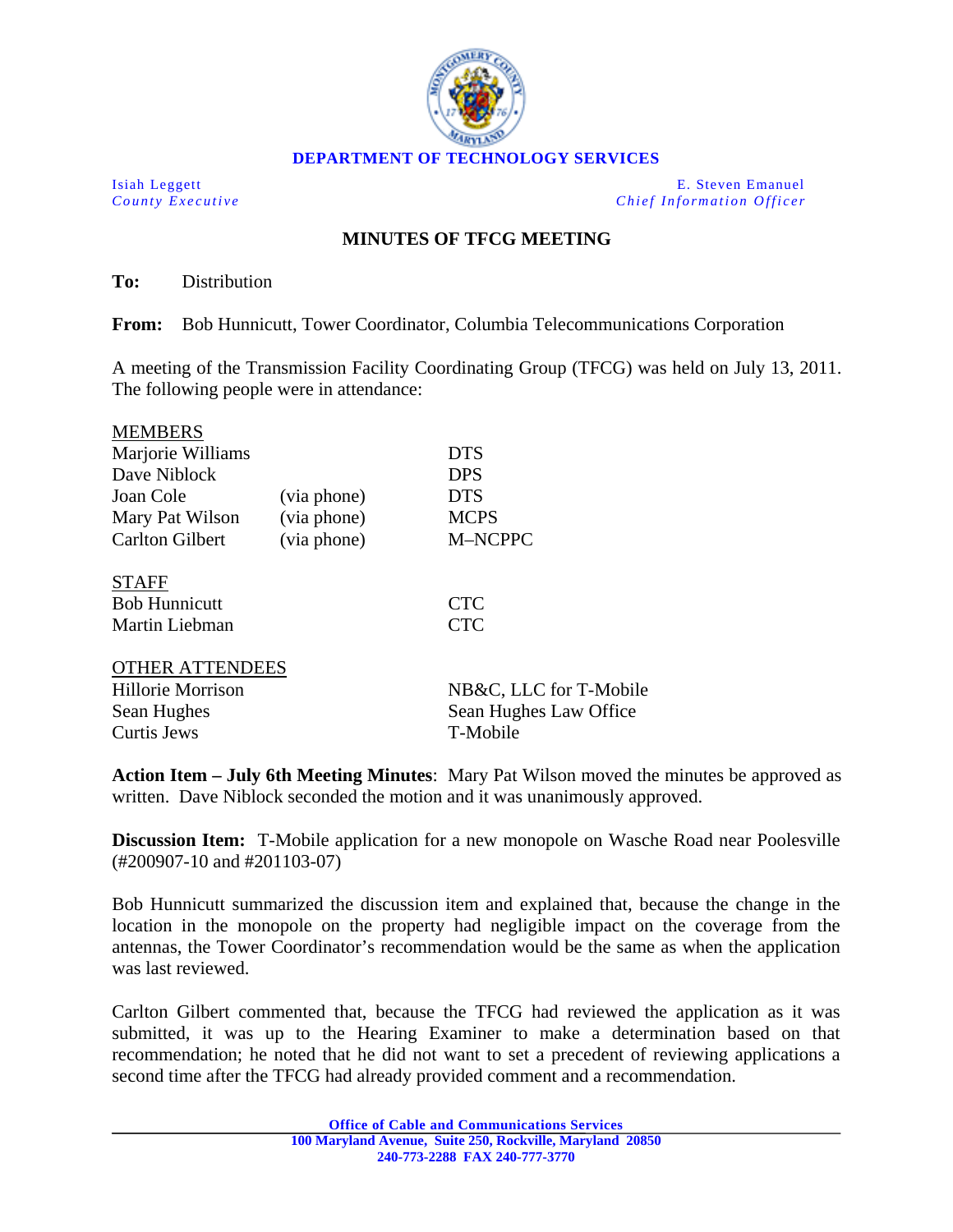Minutes of TFCG Meeting Held July 13, 2011 Page 2 of 3

Mr. Hunnicutt remarked that in the past the TFCG had been asked to comment on changes for applications by both the M-NCPPC and the Board of Appeals.

Marjorie Williams added that she had similar concerns and had discussed that matter with Cliff Royalty, who advised her that because the Hearing Examiner had requested comment on the changes to the application, it was appropriate to provide a response.

**Action:** Dave Niblock moved the application be recommended as conditioned by the Tower Coordinator. Joan Cole seconded the motion and it was approved with Mary Pat Wilson and Carlton Gilbert abstaining.

**Discussion Item:** T-Mobile's application for a Special Exception to construct a new monopole on Mt .Ephraim Road is different from the application as it was reviewed by the TFCG in 2009 (#200907-11)

Bob Hunnicutt summarized the Tower Coordinator's recommendation and changes to T-Mobile's application since the TFCG first reviewed it in 2010. He explained that, based on the revised location of the monopole, the different design of the support structure for the antennas, and the new RF propagation maps provided by the applicant, it appeared that the current proposal for these antennas no longer meets the original coverage objective for the antennas as was stated when the TFCG first reviewed the application. He added that, from an engineering perspective, either the antennas on the monopole in Dickerson as T-Mobile had originally proposed (which was recommended by the TFCG), antennas on the tallest existing silo on the Savage Farm, or a unipole inside the existing silo may provide as good as or better coverage to meet the target objective than what is presently proposed. He provided an illustration (copy attached) to show the differences between the proposed site and the location of the existing silo. Consequently, the Tower Coordinator's recommendation is conditioned on T-Mobile considering use of one of those existing structures.

Sean Hughes commented that T-Mobile changed the location of the antennas and the design of the support structure to meet community and M-NCPPC staff suggestions. He noted that no specific information was obtained about the existing silo on the Savage Farm but estimated its height to be about 50' tall. He also noted that no structural analysis had been performed and that there were no RF maps prepared for that option.

Curtis Jews explained that, from T-Mobile's perspective, the new site improves coverage along Mt. Ephraim Road north and south of Barnesville Road,, , and provides a link with the existing T-Mobile site to the southwest of Dickerson (which already provided coverage in the Dickerson vicinity).

Martin Liebman commented that based on the RF maps illustrating coverage from the proposed silo on the Carlisle property, the new silo location does not meet the stated coverage objective for these antennas; he noted that the coverage looks more like that illustrated for the Dickerson monopole.